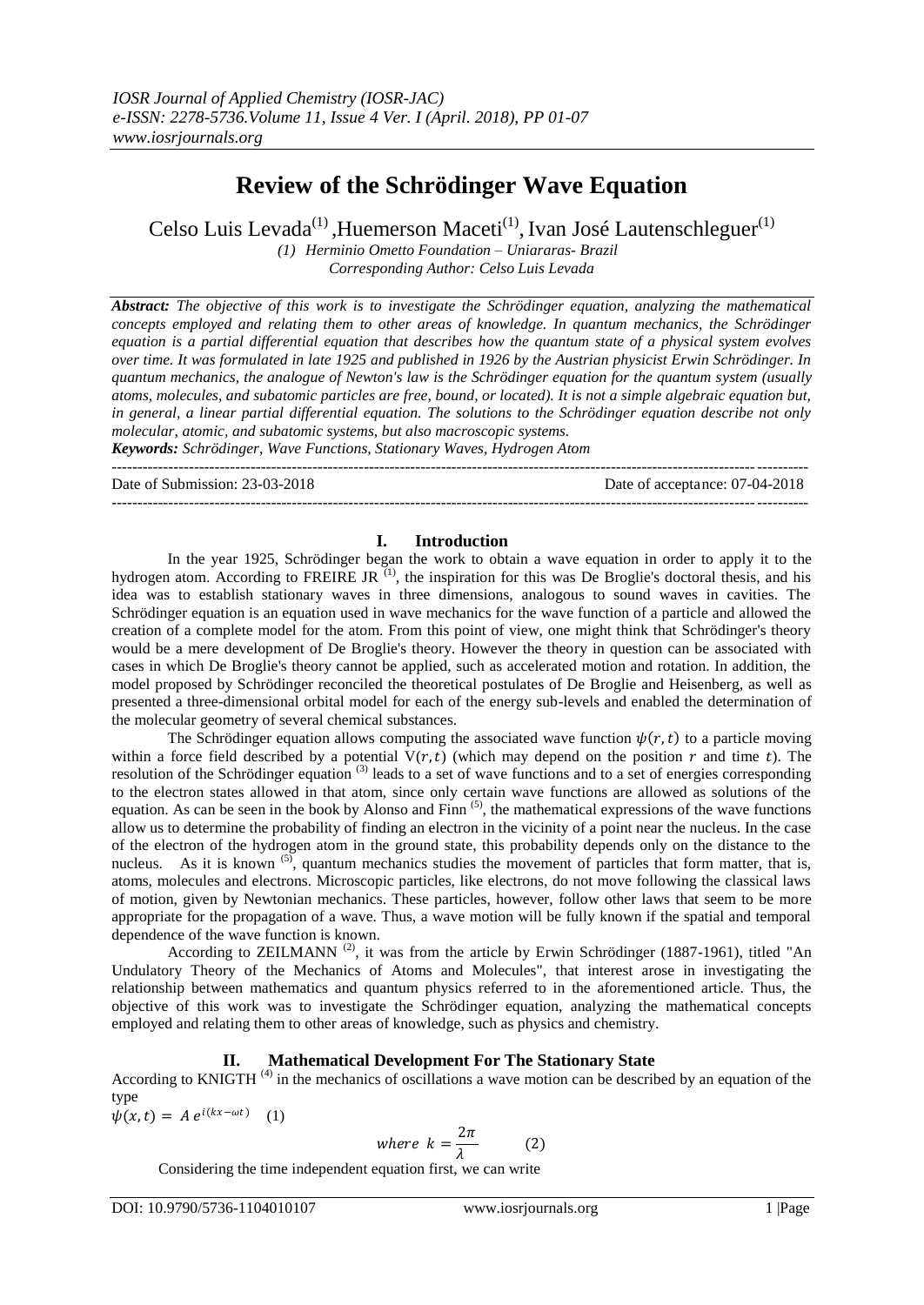$$
\psi(x) = A e^{\frac{i2\pi x}{\lambda}} \tag{3}
$$

Then, by making the first derivative of equation (3) with respect to x we have

$$
\frac{d\psi(x)}{dx} = \frac{2\pi i}{\lambda} A e^{\frac{2i\pi x}{\lambda}} \quad (4)
$$

Now, by making the second derivative with respect to x, it comes

$$
\frac{d^2\psi(x)}{dx^2} = -\frac{4\pi^2}{\lambda^2} A e^{\frac{2i\pi x}{\lambda}} \quad (5)
$$

By substituting equation (3) into equation (5), we have the following condition

$$
\frac{d^2\psi(x)}{dx^2} = -\frac{4\pi^2}{\lambda^2}\,\psi(x) \qquad (6)
$$

Taking into account De Broglie's relationship we have

$$
\lambda = \frac{h}{mv} \quad \text{and} \quad \lambda^2 = \frac{h^2}{m^2 v^2} \quad (7)
$$

Substituting (7) into (6) yields the equation

$$
\frac{d^2\psi(x)}{dx^2} = -\frac{4\pi^2 m^2 v^2}{h^2} \psi(x)
$$
 (8)

Regrouping the terms of equation (8)

$$
\frac{m^2v^2}{2m} = -\frac{h^2}{8\pi^2m}\frac{1}{\psi(x)}\frac{d^2\psi(x)}{dx^2}
$$
(9)

On the other hand, we know that the kinetic energy, T, is given by

$$
T = \frac{1}{2} m v^2 = \frac{m^2 v^2}{2m}
$$
 (10)

Substituting equation (9) into equation (10)

$$
T = -\frac{h^2}{8\pi^2 m} \frac{1}{\psi(x)} \frac{d^2 \psi(x)}{dx^2}
$$
 (11)

Recalling that  $E = T + V$  it results

$$
E = -\frac{h^2}{8\pi^2 m} \frac{1}{\psi(x)} \frac{d^2 \psi(x)}{dx^2} + V \tag{12}
$$

Rearranging the terms of equation (12)

$$
\frac{d^2\psi(x)}{dx^2} + \frac{8\pi^2 m}{h^2} (E - V)\psi(x) = 0
$$
 (13)

For the three-dimensional case we have

$$
\frac{\partial^2 \psi}{\partial x^2} + \frac{\partial^2 \psi}{\partial y^2} + \frac{\partial^2 \psi}{\partial z^2} + \frac{8\pi^2 m}{h^2} (E - V)\psi = 0
$$
 (14)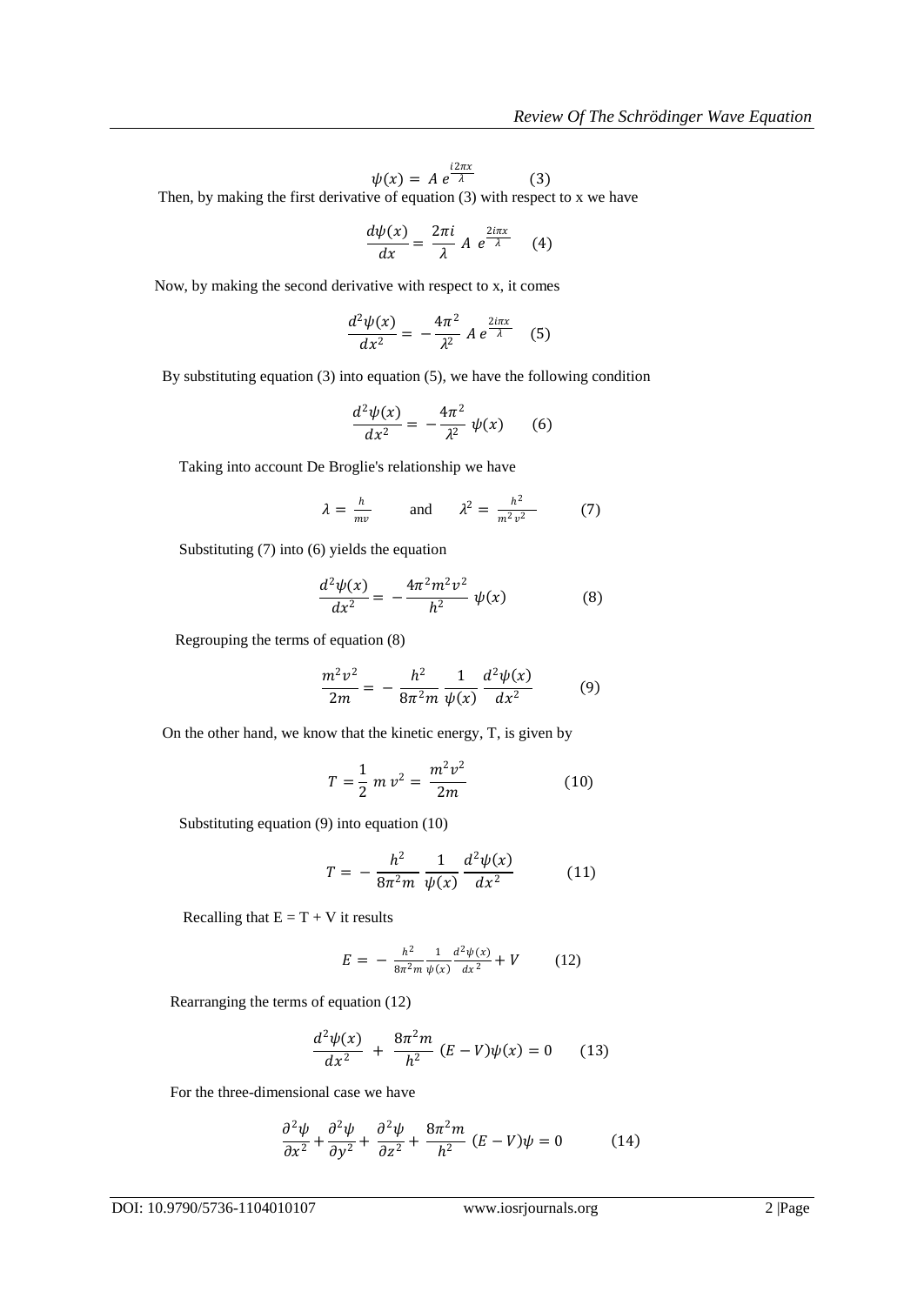Finally the time-independent Schrödinger equation as a function of the reduced mass  $(\mu)$  and by considering that  $\hbar = h/2\pi$ 

$$
\frac{-\hbar^2}{2\mu}\nabla^2\,\psi(x,y,z) + V\,\psi(x,y,z) = E\,\psi(x,y,z) \tag{15}
$$

 This is the stationary Schrödinger equation for non-relativistic free particles, independent of time, mass µ and energy E. In order to incorporate the time variable, we must consider equation (1) in its complete form, that is,

$$
\psi(x,t) = A e^{i(kx - \omega t)}
$$

By taking the derivative of  $\psi$  (x, t) with respect to time, we will have

$$
\frac{\partial \psi}{\partial t} = -i\omega A e^{i(kx - \omega t)} \text{ or } \frac{\partial \psi}{\partial t} = -i\omega \psi(x, t)
$$

On the other hand, we must derive  $\psi$  (x, t) twice with respect to x. Thus, the first derivative provides

$$
\frac{\partial \psi}{\partial x} = ik \, A e^{i(kx - \omega t)}
$$

Meanwhile, the second derivative is given by

$$
\frac{\partial^2 \psi}{\partial x^2} = -k^2 A e^{i(kx - \omega t)} = -k^2 \psi(x, t)
$$

At this point, it is worth recalling some important relations

$$
k=\frac{2\pi}{\lambda};\,\omega=2\pi f;\,\lambda=\frac{h}{p};\,v=\lambda\,f;\,E=h\,f;\ \ \hbar=\frac{h}{2\pi}
$$

Hence we can write

$$
\frac{\partial \psi}{\partial t} = \frac{i\hbar}{2m} \frac{\partial^2 \psi}{\partial x^2}
$$

This can be rearranged in

$$
i\hbar \frac{\partial \psi}{\partial t} = \frac{-\hbar^2}{2m} \frac{\partial^2 \psi}{\partial x^2}
$$

For the three-dimensional case

$$
i\hbar \frac{\partial \psi}{\partial t} = \frac{-\hbar^2}{2m} \nabla^2 \psi
$$

$$
E = T + V = \frac{\mathbf{p}^2}{2m} + V
$$

 By making the appropriate substitutions, rearranging the terms and, by introducing the reduced mass (μ) into the equation, we can arrive at

$$
\frac{-\hbar^2}{2\mu} \left[ \frac{\partial^2 \psi(x,y,z,t)}{\partial x^2} + \frac{\partial^2 \psi(x,y,z,t)}{\partial y^2} + \frac{\partial^2 \psi(x,y,z,t)}{\partial z^2} \right] + V(x,y,z)\psi(x,y,z,t) = i\hbar \frac{\partial \psi(x,y,z,t)}{\partial t} \quad (16)
$$

 Schrödinger published the paper with the deduction of this equation in 1926 and won the Nobel Prize for this work in 1933, just six years after publication. It is observed that the wave function equation explicitly includes complex numbers that lead to complex wave functions and this is an important fact in quantum mechanics. Complex functions can not represent physical quantities whose measures are real numbers. Even so, complex functions and variables have been used to facilitate algebra and in the end select only the real parts of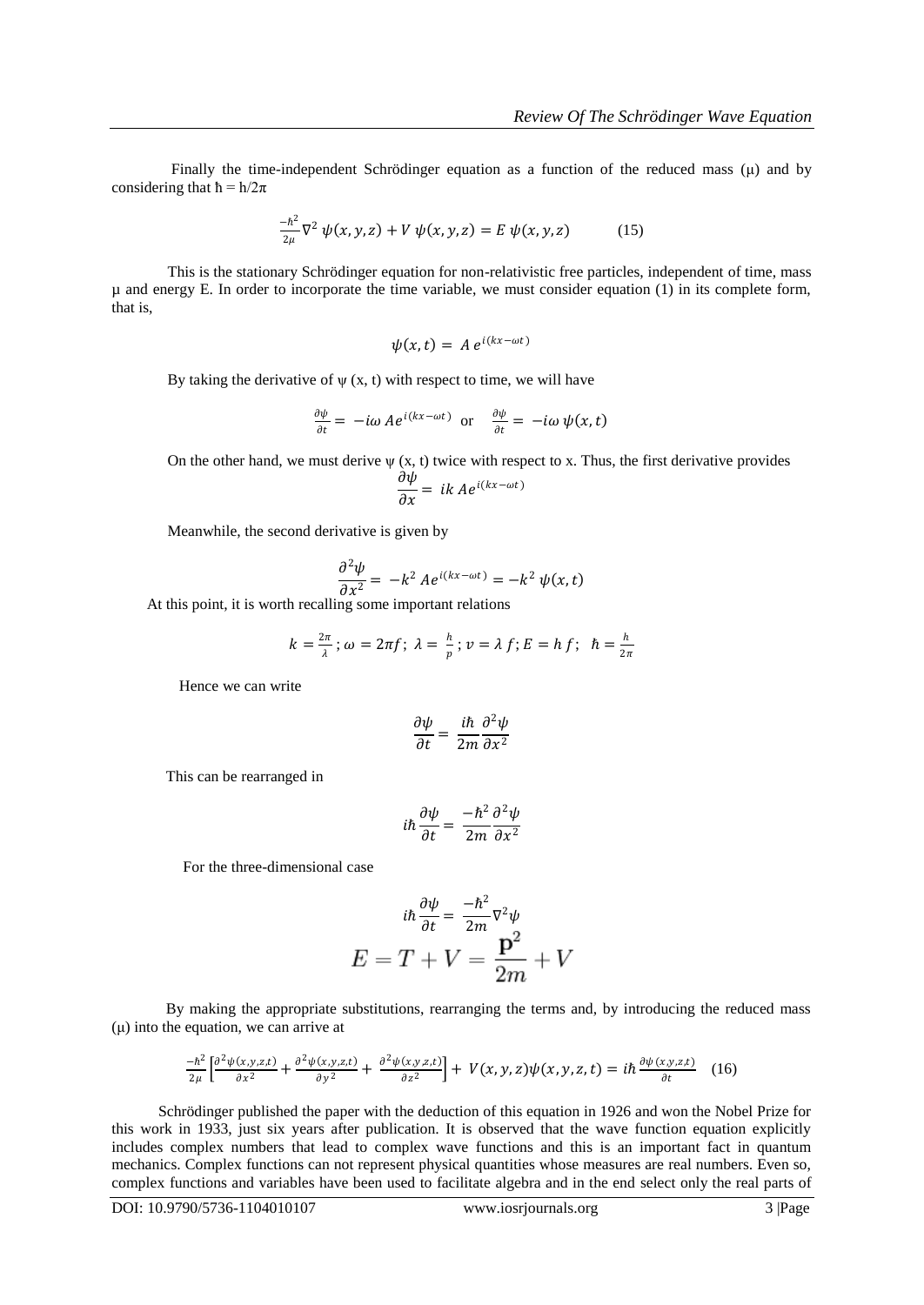the obtained variables. It is not the case for the wave function of quantum mechanics, since it is intrinsically a complex function. However any complex number multiplied by its conjugate complex  $(\psi \psi^*)$  is a real and positive number.

#### **III. Meaning Of The Wave Function**

After years of discussion about the significance of the wave function involving disputes between Einstein, Bohr, Schrödinger, Heisenberg and others, the Copenhagen interpretation was achieved. The wave function of a system is nothing more than an abstract mathematical representation of the state of the system. It only has meaning in the context of quantum theory. So, what is this function for?

The interpretation that is now accepted for the wave function was formulated by the German physicist Max Born in 1926, who considered it as an amplitude of probability. Max Born interpreted the wave function, considering the square of the absolute value of  $\psi$ ,  $|\psi|^2$ , as the probability density of finding the electron in a given position around the nucleus. If  $\psi(x, t)$  represents a single particle, then  $|\psi(x, t)|^2 dx$  is the probability of finding it in the interval  $(x, x + dx)$  at time t. So, the term  $|\psi|^2$  is called the probability density, while  $\psi$  is the amplitude of the probability.

The wave function is a complex quantity, it cannot be measured directly by any physical instrument. That means there is no immediate physical sense to this function! Therefore, let us make it well established that, in fact, the wave function of a system is nothing more than an abstract mathematical representation of the state of the system. It only has meaning in the context of quantum theory. So, what is this function for? Can we use it in any way to describe the physical world?

By this interpretation the product  $\psi(x,t)\psi^*(x,t)$ , a real and positive number, represents the probability density function to find the particle at position x at time t. In this interpretation the electron would be dispersed by space with a charge density given by  $\rho(x, t) = -e \psi(x, t) \psi^*(x, t)$ . This interpretation also requires that  $\psi(x, t)\psi^*(x, t)$  be continuous.

#### **IV. Stationary States**

A quantum system can remain stationary in certain states in which the energy has a precise value E. In these stationary states, the wave function assumes a particular simplified form because the wave function does not depend on time. Stationary states are the eigenfunctions of the energy operator or, simply, energy eigenfunctions. The solutions for the stationary state of the wave function can be separated into two functions, one that depends only on spatial coordinates and another that depends only on time. Hence, we will have something of the type  $\psi(x,y,z,t) = \psi(x,y,z) \phi(t)$ . A typical case of this behavior is when the wave function takes the form given by  $\psi(x,y,z,t) = \psi(x,y,z)$  exp(-iEt/ $\hbar$ ). From what it is perceived that every dependence of  $\phi$  in time is associated with the complex factor  $exp(-iEt/\hbar)$ , whose modulus is unitary. In view of this, we can say that in so-called stationary states the density of probability depends only on position, being independent of time, that is,

$$
|\psi(x, y, z, t)|^2 = |\psi(x, y, z)|^2
$$
 (17)

Stationary states are extremely important in the quantum description of nature, not only because they represent states that have definite energy, but also because the set of Hamiltonian eigenstates, which are stationary states, is complete. This means that any state can be represented as a linear combination of stationary states.

#### **V. Application For The Hydrogen Atom**

The mathematical problem to find the wave functions of the hydrogen atom was to solve the Schrödinger equation with Coulomb potential in the three dimensions

$$
\frac{-\hbar^2}{2\mu} \left[ \frac{\partial^2 \psi(x, y, z)}{\partial x^2} + \frac{\partial^2 \psi(x, y, z)}{\partial y^2} + \frac{\partial^2 \psi(x, y, z)}{\partial z^2} \right] - \frac{e^2}{4\pi \varepsilon} \frac{\psi(x, y, z)}{\sqrt{x^2 + y^2 + z^2}} = E \psi(x, y, z)
$$
\n(18)

This problem has an analytic solution, but requires a completely out-of-context mathematics. However, we will only present the main results.

As Schrödinger did, let's begin by transforming the wave equation expressed in Cartesian coordinates into an equivalent equation in polar coordinates. In this new coordinate system it is possible to separate variables, which means that the function  $\psi(r, \theta, \phi)$  can be decomposed into a product of three functions R(r) $\Theta(\theta)\Phi(\phi)$ .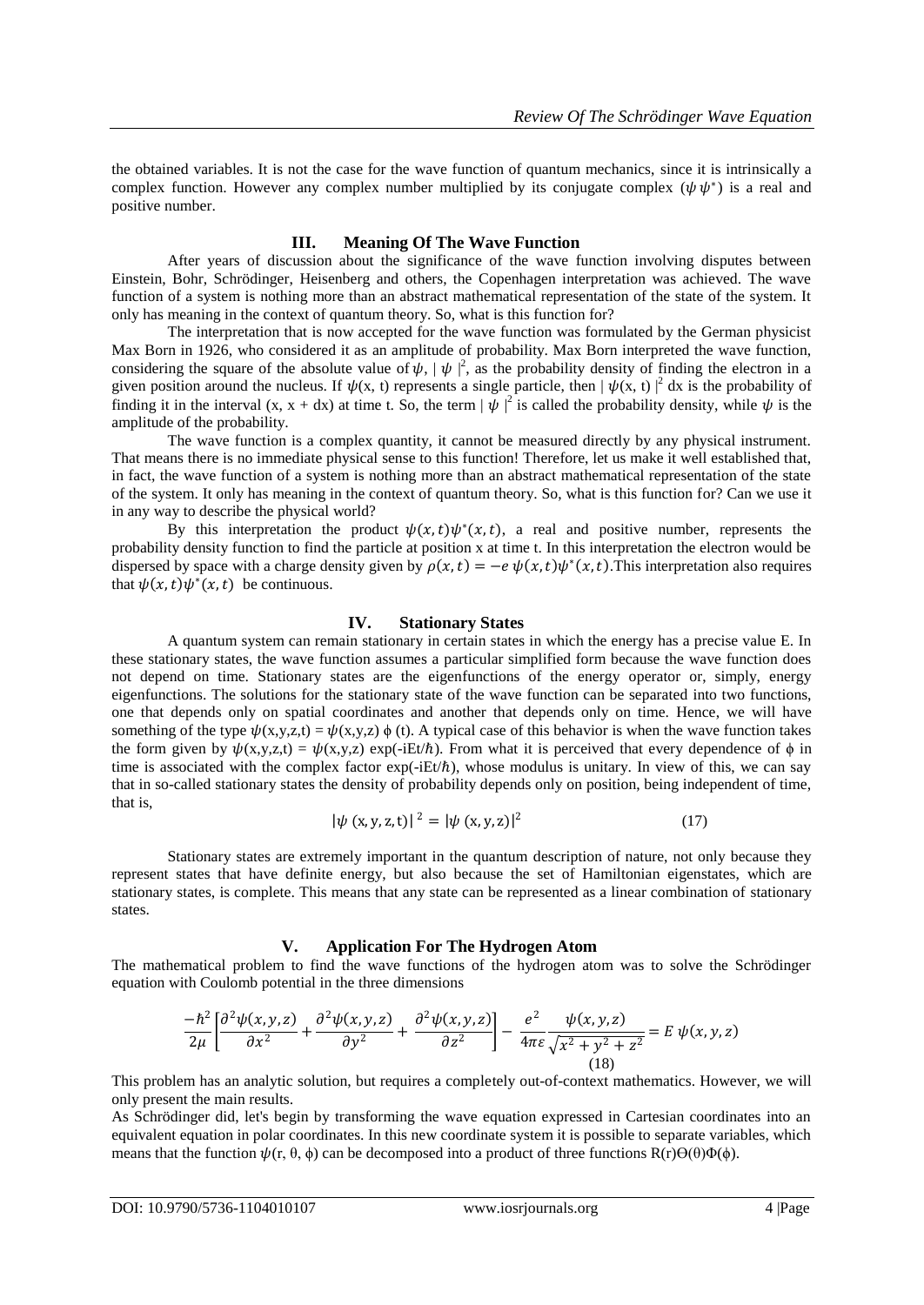

The resolution of the radial part of the wave function has solutions that identify with the Laguerre polynomials whose normalization contains the term  $(n-l-1)!$  which implies that  $n>l$ . Curiously, in the absence of magnetic fields (internal or external), energy depends only on the quantum number n, which is why it is called the principal.

$$
E = R_H \frac{1}{n^2}
$$

The resolution of the azimuth component of the wave function leads to the expression

$$
\Phi(\phi) = e^{(\pm im\phi)}\tag{19}
$$

The parameter m is limited to the set of integers, being known by magnetic quantum number because the energy only depends on it when magnetic fields are considered.

The integer  $m$  is associated with another integer,  $l$ , in determining the acceptable solutions

$$
m_l = -l, -l + 1, ..., 0, ..., l - 1, l
$$

According Eisberg and Resnick<sup>(6)</sup>, we can deduce what comes next. Assuming electron can be described by a wave function of form  $\psi = \psi(x,y,z,t)$ , the Schrödinger equation can be written

$$
\frac{-\hbar^2}{2\mu} \left[ \frac{\partial^2 \psi(x, y, z, t)}{\partial x^2} + \frac{\partial^2 \psi(x, y, z, t)}{\partial y^2} + \frac{\partial^2 \psi(x, y, z, t)}{\partial z^2} \right] + V(x, y, z) \psi(x, y, z, t) = i\hbar \frac{\partial \psi(x, y, z, t)}{\partial t}
$$

or

$$
\frac{-\hbar^2}{2\mu}\nabla^2\psi + V\psi = i\hbar\frac{\partial\psi}{\partial t}
$$
 (20)

Since V(x,y,z) does not depend on time,  $\psi(x, y, z, t) = \psi(x, y, z)e^{-iEt}$  is a solution to the Schrödinger equation and the eigenfunction  $\psi(x, y, z)$  is a solution of the time-independent Schrödinger equation

$$
\frac{-\hbar^2}{2\mu}\nabla^2\psi(x,y,z) + V\psi(x,y,z) = E \psi(x,y,z)
$$

It's convenient to use spherical polar coordinates

$$
\frac{-\hbar^2}{2\mu}\nabla^2\psi(r,\theta,\phi) + V(r)\,\psi(r,\theta,\phi) = E\,\psi(r,\theta,\phi), \text{where}
$$
\n
$$
\nabla^2 = \frac{1}{r^2}\frac{\partial}{\partial r}\left(r^2\frac{\partial}{\partial r}\right) + \frac{1}{r^2\sin\theta}\frac{\partial}{\partial \theta}\left(\sin\theta\,\frac{\partial}{\partial \theta}\right) + \frac{1}{r^2\sin^2\theta}\frac{\partial^2}{\partial \phi^2}
$$

We can now use separation of variables to split the partial differential equation into set of ordinary differential equations. Then, assuming that the eigenfunction is separable in this form  $\psi(r, \theta, \phi) = R(r)\Theta(\theta)\Phi(\phi)$ , we can write

$$
\frac{-\hbar^2}{2\mu} \left( \frac{1}{r^2} \frac{\partial}{\partial r} \left( r^2 \frac{\partial (R \Theta \Phi)}{\partial r} \right) + \frac{1}{r^2 \sin \theta} \frac{\partial}{\partial \theta} \left( \sin \theta \frac{\partial (R \Theta \Phi)}{\partial \theta} \right) + \frac{1}{r^2 \sin^2 \theta} \frac{\partial^2 (R \Theta \Phi)}{\partial \phi^2} \right) + V(r)(R \Theta \Phi) = E(R \Theta \Phi)
$$
\n(21)

DOI: 10.9790/5736-1104010107 www.iosrjournals.org 5 |Page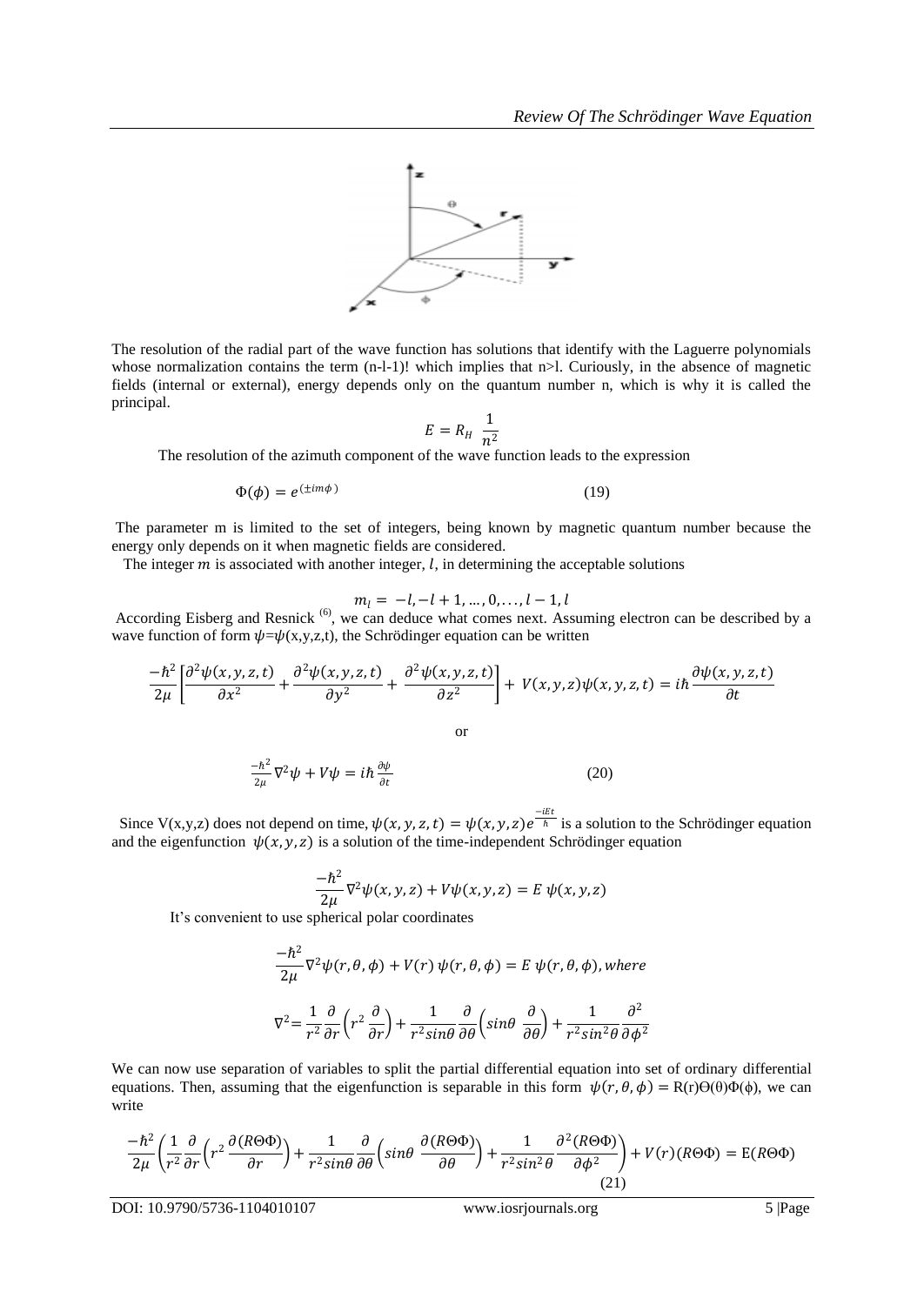By making the differentiation we conclude that

$$
\frac{-\hbar^2}{2\mu} \left( \frac{\Theta \Phi}{r^2} \frac{d}{dr} \left( r^2 \frac{dR}{dr} \right) + \frac{R\Phi}{r^2 \sin\theta} \frac{d}{d\theta} \left( \sin\theta \frac{d\Theta}{d\theta} \right) + \frac{R\Theta}{r^2 \sin^2\theta} \frac{d^2\Phi}{d\phi^2} \right) + V(r)(R\Theta\Phi) = E(R\Theta\Phi)
$$

Now multiplying by the term  $\frac{-2\mu r^2 \sin^2 \theta}{R}$  $\frac{\mu_1 \sin \theta}{R \Theta \Phi h^2}$  and taking into account the transpose it comes that

$$
\frac{1}{\Phi} \frac{d^2 \Phi}{d \phi^2} = -\frac{\sin^2 \theta}{R} \frac{d}{dr} \left( r^2 \frac{dR}{dr} \right) - \frac{\sin \theta}{\Theta} \frac{d}{d \theta} \left( \sin \theta \frac{d \Theta}{d \theta} \right) - \frac{2\mu}{\hbar^2} r^2 \sin^2 \theta (E - V(r))
$$

 By making some physical considerations we can replace the original Schrodinger equation in two other equations, namely

$$
\frac{d^2\Phi}{d\phi^2} = -m_l^2\Phi
$$

$$
\frac{1}{R}\frac{d}{dr}\left(r^2\frac{dR}{dr}\right) + \frac{2\mu r^2}{\hbar^2}\left(E - V(r)\right) = \frac{m_l^2}{\sin^2\theta} - \frac{1}{\Theta\sin\theta}\frac{d}{d\theta}\left(\sin\theta\frac{d\Theta}{d\theta}\right)
$$

 To be concordant both sides in this last equality must be equal to a constant that, for convenience is chosen as  $1(1+1)$ . This leads to

$$
-\frac{1}{\sin\theta} \frac{d}{d\theta} \left(\sin\theta \frac{d\Theta}{d\theta}\right) + \frac{m_l^2 \Theta}{\sin^2\theta} = l(l+1)\Theta
$$
 (22)

$$
\frac{1}{r^2}\frac{d}{dr}\left(r^2\frac{dR}{dr}\right) + \frac{2\mu}{\hbar^2}\left(E - V(r)\right)R = l(l+1)\frac{R}{r^2}
$$
\n(23)

We have now separated the time-independent Schrödinger equation into three ordinary differential equations, which each only associated to  $\Phi$ ,  $\Theta$  and R. Then we will have as particular solutions the following equations

$$
\Phi(\phi) = e^{(im_l\phi)}
$$
 where  $m_l = 0, \pm 1, \pm 2, ...$ 

In spectroscopy  $m_l$  is called the magnetic quantum number.

By making change of variable  $z = r \cos \theta$  the equation (22) can be transformed into an associated Legendre equation

$$
\frac{d}{dz}\left((1-z^2)\frac{d\Theta}{dz}\right) + \left(1(1+1)\frac{m_l^2}{1-z^2}\right)\Theta = 0,
$$

whose solution is of the type

$$
\Theta_{l,|m_l|}(\theta) = \sin^{|m_l|}\theta \mathbf{F}_{l,|m_l|}(\cos\theta),
$$

where  $F_{l, |m_l|}(\cos \theta)$  represents associated Legendre polynomial functions being

$$
m_l = -l, -l + 1, \ldots, 0, \ldots, l - 1, l
$$

On the other hand, assuming that the ground state is associated to  $n = 1$  and  $l = 0$ , the equation (23) can be written

$$
\frac{1}{r^2}\frac{d}{dr}\left(r^2\frac{dR}{dr}\right) + \frac{2\mu}{\hbar^2}\left(E + \frac{e^2}{4\pi\epsilon r}\right)R = 0
$$